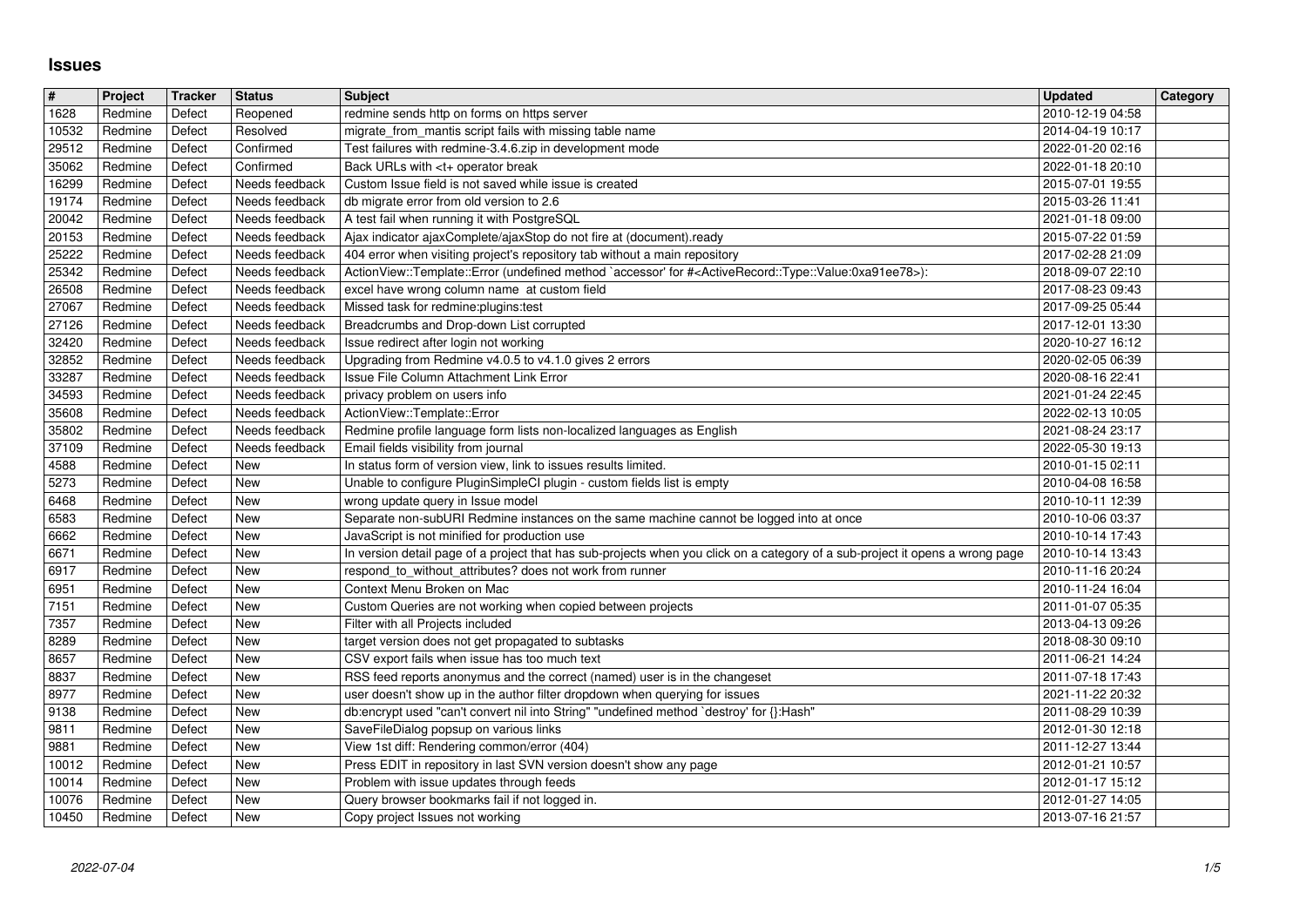| $\overline{\mathbf{H}}$ |                         | Project            | <b>Tracker</b>   | <b>Status</b>            | <b>Subject</b>                                                                                                                                                               | <b>Updated</b>                       | Category |
|-------------------------|-------------------------|--------------------|------------------|--------------------------|------------------------------------------------------------------------------------------------------------------------------------------------------------------------------|--------------------------------------|----------|
|                         | 10578<br>10589          | Redmine<br>Redmine | Defect<br>Defect | New<br><b>New</b>        | Test case test_index_grouped_by_date (documents_controller_test.rb) fails depending upon local timezone.<br>Auto change my account by another one                            | 2012-04-01 07:49<br>2012-04-09 12:00 |          |
|                         | 10931                   | Redmine            | Defect           | <b>New</b>               | Session does not stay logged in                                                                                                                                              | 2013-12-02 16:31                     |          |
|                         | 11058                   | Redmine            | Defect           | <b>New</b><br><b>New</b> | Run Redmine in a sub directory results in "No route matches"                                                                                                                 | 2012-10-15 11:03                     |          |
|                         | 11489<br>11657          | Redmine<br>Redmine | Defect<br>Defect | <b>New</b>               | Redmine is not able to show wiki images properly<br>Filters not save for a custom query                                                                                      | 2013-04-19 15:19<br>2012-10-04 16:39 |          |
|                         | 12161                   | Redmine            | Defect           | New                      | Cyclic recursion redirects                                                                                                                                                   | 2013-10-17 16:30                     |          |
|                         | 12669<br>13189          | Redmine<br>Redmine | Defect<br>Defect | New<br><b>New</b>        | Filter preset does not save "projects" filter settings<br>Redmine version in trunk should be based on next major release                                                     | 2012-12-23 15:57<br>2013-03-11 20:26 |          |
|                         | 13290                   | Redmine            | Defect           | <b>New</b>               | Internal Error instead login screen when anonymous user is redirected to wiki page                                                                                           | 2013-02-26 10:26                     |          |
|                         | 13484<br>14203          | Redmine<br>Redmine | Defect<br>Defect | <b>New</b><br><b>New</b> | restricted access folder in a redmine project<br>Add support for the 'notes://' protocol handler                                                                             | 2013-03-15 13:49<br>2013-10-14 11:54 |          |
|                         | 14259                   | Redmine            | Defect           | New                      | sub project show position problem                                                                                                                                            | 2013-06-15 18:15                     |          |
|                         | 14706<br>17520          | Redmine<br>Redmine | Defect<br>Defect | <b>New</b><br><b>New</b> | Sometimes pages are slow<br>When I edit a saved Query I lose my project focus                                                                                                | 2013-08-20 11:23<br>2014-08-19 05:55 |          |
|                         | 17770                   | Redmine            | Defect           | New                      | very simple fix: that causes many sites to break, and much confusion - incorrect use of .js suffix                                                                           | 2017-12-03 19:24                     |          |
|                         | 18201<br>18914          | Redmine<br>Redmine | Defect<br>Defect | New<br>New               | Internal server error (500): invalid byte sequence in UTF-8<br>Slow rendering pages with many small macros                                                                   | 2014-11-05 10:10<br>2015-01-23 00:37 |          |
|                         | 20547                   | Redmine            | Defect           | <b>New</b><br><b>New</b> | Exporting CSV with multiple tabs open can export wrong view                                                                                                                  | 2015-08-17 15:47                     |          |
|                         | 21770<br>24426          | Redmine<br>Redmine | Defect<br>Defect | <b>New</b>               | Preview does not work on non-ascii data input<br>sqlserver2014:chang issues parentId success but view is wrong                                                               | 2016-01-21 09:49<br>2016-11-24 07:47 |          |
|                         | $\sqrt{25141}$<br>27693 | Redmine<br>Redmine | Defect<br>Defect | <b>New</b><br><b>New</b> | Changing the scope and resetting the position of an acts_as_positioned object inserts it at the one-before-last position<br>In queries, operator "Any" should be "Not empty" | 2017-02-21 16:46<br>2017-12-27 17:07 |          |
|                         | 27902                   | Redmine            | Defect           | <b>New</b>               | Overview page is very slow for private projects with large number of members                                                                                                 | 2020-08-21 09:50                     |          |
|                         | 27990<br>28069          | Redmine<br>Redmine | Defect<br>Defect | <b>New</b><br>New        | Roadmap Issues null on selection of version custom field<br>Queries 403 error if query author is not in the roles list                                                       | 2018-02-04 15:40<br>2018-01-25 10:44 |          |
|                         | 28078                   | Redmine            | Defect           | New                      | Workflows inconsistencies when removing "add/edit issue" permission to a role which already has a workflow defined                                                           | 2018-01-25 18:14                     |          |
|                         | 28111<br>28127          | Redmine<br>Redmine | Defect<br>Defect | <b>New</b><br>New        | Redmine Permissions - option to combine "Non member" role with others<br>It is impossible to filter the trackers by project in the XML/REST-API                              | 2018-01-31 11:58<br>2019-03-27 00:28 |          |
|                         | 28807                   | Redmine            | Defect           | New                      | Cannot search in a case-insensitive manner                                                                                                                                   | 2018-05-28 04:39                     |          |
|                         | 28871                   | Redmine            | Defect           | <b>New</b><br><b>New</b> | Adding the window AD activity directory to verify redmine permissions is failed                                                                                              | 2018-05-27 04:18                     |          |
|                         | 29511<br>30055          | Redmine<br>Redmine | Defect<br>Defect | <b>New</b>               | cpu 100%<br>Keep it from one job to the next                                                                                                                                 | 2018-09-06 09:47<br>2018-12-05 08:45 |          |
|                         | 31111                   | Redmine            | Defect           | <b>New</b>               | About custom fields in List format or Key/value list format<br>install redmine on windows                                                                                    | 2019-03-28 21:22                     |          |
|                         | 31341<br>31710          | Redmine<br>Redmine | Defect<br>Defect | New<br>New               | Assigned on search issues not ordered by name                                                                                                                                | 2019-05-10 13:17<br>2019-07-11 20:43 |          |
|                         | 31755<br>31831          | Redmine<br>Redmine | Defect<br>Defect | New<br><b>New</b>        | Couldn't download Redmine by curl in Debian buster<br>Back url parse in validation                                                                                           | 2019-07-22 09:40<br>2019-08-01 10:49 |          |
|                         | 31886                   | Redmine            | Defect           | New                      | There is no limitation for the content of news                                                                                                                               | 2019-08-13 07:41                     |          |
|                         | 32442<br>32558          | Redmine<br>Redmine | Defect<br>Defect | New<br>New               | Upgrade vom 2.x to 4.0.5 fails when invoking "rake db:migrate RAILS_ENV=production"<br>Distinct can be removed                                                               | 2019-11-10 16:12<br>2019-12-06 04:07 |          |
|                         | 32610                   | Redmine            | Defect           | New                      | A inner join can be removed<br>Distinct can be removed due to unique constraint in database                                                                                  | 2019-12-11 18:24                     |          |
|                         |                         |                    |                  |                          |                                                                                                                                                                              |                                      |          |
|                         |                         |                    |                  |                          |                                                                                                                                                                              |                                      |          |
|                         |                         |                    |                  |                          |                                                                                                                                                                              |                                      |          |
|                         |                         |                    |                  |                          |                                                                                                                                                                              |                                      |          |
|                         |                         |                    |                  |                          |                                                                                                                                                                              |                                      |          |
|                         |                         |                    |                  |                          |                                                                                                                                                                              |                                      |          |
|                         |                         |                    |                  |                          |                                                                                                                                                                              |                                      |          |
|                         |                         |                    |                  |                          |                                                                                                                                                                              |                                      |          |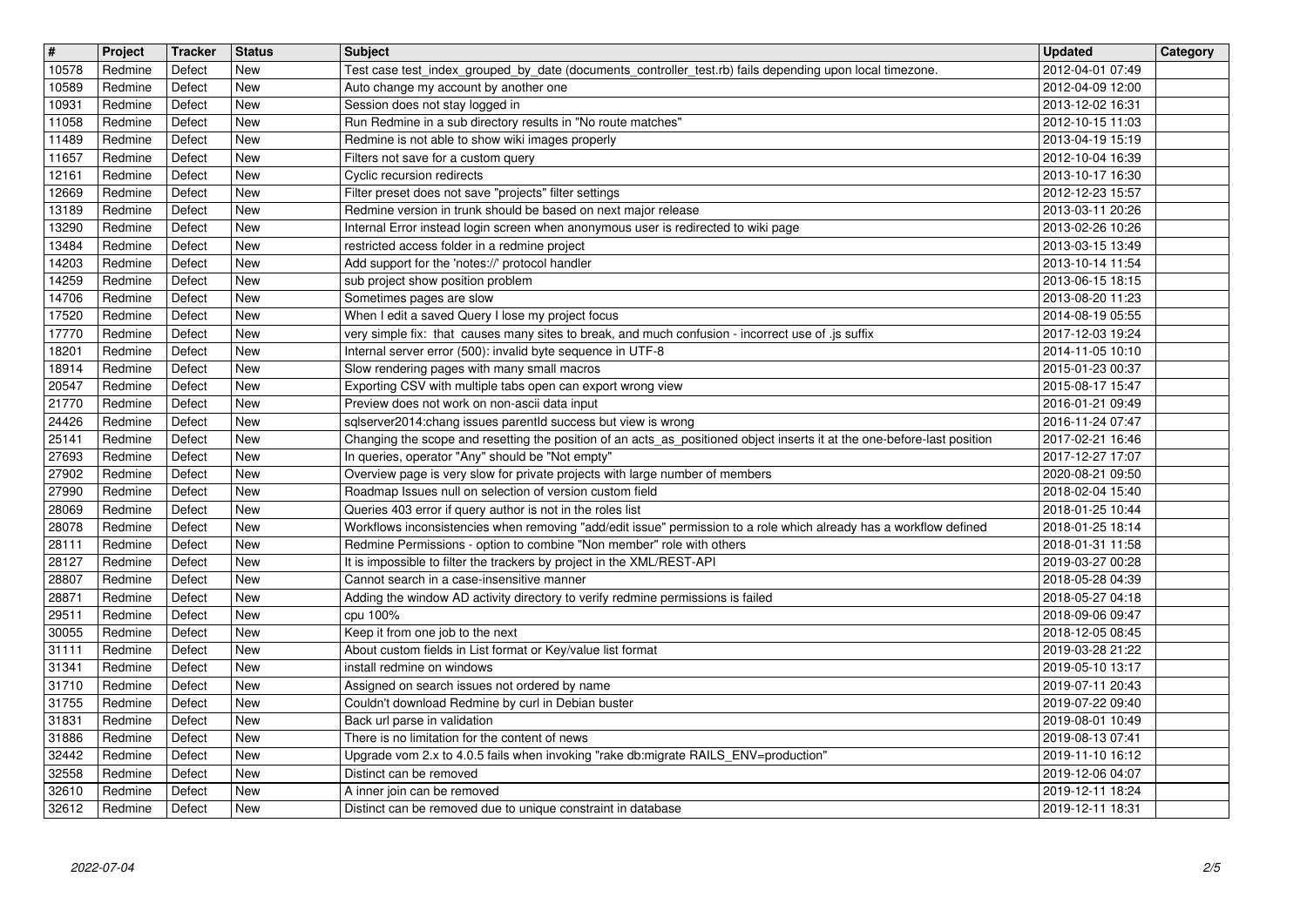| $\overline{\mathbf{r}}$<br>32762 | Project<br>Redmine | <b>Tracker</b><br>Defect | <b>Status</b><br><b>New</b>      | <b>Subject</b><br>Unicode character fails edit Issue                                                                                           | <b>Updated</b><br>2022-02-14 20:51   | Category |
|----------------------------------|--------------------|--------------------------|----------------------------------|------------------------------------------------------------------------------------------------------------------------------------------------|--------------------------------------|----------|
| 34176<br>35102                   | Redmine<br>Redmine | Defect<br>Defect         | New<br>New                       | Empty page reponses on Redmine 3.4.5.stable<br>Issue Tracking Details are showning issue statuses even if they are not used within the project | 2020-10-27 18:10<br>2021-04-15 11:02 |          |
| 35382                            | Redmine            | Defect                   | New                              | Copy Project Tracker and Tasks and relations                                                                                                   | 2022-01-27 21:08                     |          |
| 35732<br>35885                   | Redmine<br>Redmine | Defect<br>Defect         | New<br>New                       | Clean up and reorder Redmine Wiki<br>the change of routing raw files from repositories not included in the upgrade proces/manual               | 2021-12-16 09:47<br>2021-09-24 17:32 |          |
| 36260<br>36273                   | Redmine<br>Redmine | Defect<br>Defect         | New<br><b>New</b>                | Gantt error<br>Modifying the source code of the plugin does not reload it in trunk 21295                                                       | 2021-11-30 11:55<br>2021-12-02 15:21 |          |
| 36794                            | Redmine            | Defect                   | <b>New</b>                       | Issue copying ignores workflow rules                                                                                                           | 2022-03-17 16:46                     |          |
| 36814<br>37048                   | Redmine<br>Redmine | Defect<br>Defect         | New<br><b>New</b>                | Can't login in after upgrading to rev. 21486<br>generate redmine_plugin is broken for Redmine 5                                                | 2022-03-24 04:32<br>2022-05-24 10:41 |          |
| 37165<br>37241                   | Redmine<br>Redmine | Defect<br>Defect         | New<br><b>New</b>                | Can not get anonymous user using User.find<br>Installation plugins get problem " /zeitwerk/kernel.rb:35:in `require': cannot load such file"   | 2022-05-27 04:15<br>2022-06-14 08:36 |          |
| 37257                            | Redmine            | Defect                   | <b>New</b>                       | Conflict when update sub-project of                                                                                                            | 2022-06-16 16:30                     |          |
| 2487<br>5286                     | Redmine<br>Redmine | Feature<br>Feature       | Reopened<br>Reopened             | Software Reliability Growth Curve<br>Need a way to load all issues in 1 web request, not just 25/50/100                                        | 2016-09-13 17:11<br>2013-01-15 10:55 |          |
| 6645<br>23131                    | Redmine<br>Redmine | Feature<br>Feature       | Reopened<br>Reopened             | atomic 'grab' button<br>Plugin load order defined by inter-plugin dependencies                                                                 | 2010-11-02 15:12<br>2016-10-20 10:26 |          |
| 25561                            | Redmine            | Feature                  | Reopened                         | Issues are not tasks: please split them                                                                                                        | 2017-04-10 13:16                     |          |
| 7822<br>20482                    | Redmine<br>Redmine | Feature<br>Feature       | Needs feedback<br>Needs feedback | Show google docs<br>Super admin with more than one admin                                                                                       | 2013-04-28 15:32<br>2015-09-04 04:00 |          |
| 26521<br>277                     | Redmine<br>Redmine | Feature<br>Feature       | Needs feedback<br>New            | Identify over-allocated resource<br>Add mailing lists                                                                                          | 2019-09-03 09:02<br>2008-09-24 12:26 |          |
| 373                              | Redmine            | Feature                  | New                              | Graphical slider for setting "% Done" field                                                                                                    | 2013-01-15 11:04                     |          |
| 374<br>397                       | Redmine<br>Redmine | Feature<br>Feature       | <b>New</b><br><b>New</b>         | Support for milestones/iterations as part of projects<br>"User Story" Agile concept support                                                    | 2013-03-07 12:22<br>2010-03-24 20:01 |          |
| 421<br>$\sqrt{426}$              | Redmine<br>Redmine | Feature<br>Feature       | New<br><b>New</b>                | Impersonate user feature<br>In Reports, simple Show Estimated Time/Hours assigned to Each USER                                                 | 2017-03-10 13:53<br>2009-05-20 00:23 |          |
| $\boxed{436}$                    | Redmine            | Feature                  | New                              | XPlanner & Redmine                                                                                                                             | 2008-12-10 01:51                     |          |
| 466<br>470                       | Redmine<br>Redmine | Feature<br>Feature       | New<br>New                       | Add Contact database for all Redime site<br>Wiki to Documentation publishing                                                                   | 2012-10-30 18:10<br>2010-04-28 14:00 |          |
| 506<br>$\sqrt{513}$              | Redmine<br>Redmine | Feature<br>Feature       | New<br>New                       | Add reports to top menu<br>Different behavior for deployments or users with only one project                                                   | 2016-09-12 20:15<br>2010-06-18 23:29 |          |
| $\overline{537}$                 | Redmine            | Feature                  | New                              | To Do Lists via Ajax                                                                                                                           | 2013-09-13 02:58                     |          |
| 553<br>561                       | Redmine<br>Redmine | Feature<br>Feature       | <b>New</b><br>New                | Capistrano Recipes<br>Invites                                                                                                                  | 2016-09-12 20:18<br>2011-07-13 18:26 |          |
| 683                              | Redmine            | Feature                  | New                              | Cross project reporting                                                                                                                        | 2012-10-27 23:04                     |          |
| 877<br>$\frac{946}{978}$         | Redmine<br>Redmine | Feature<br>Feature       | New<br>$\sqrt{\frac{1}{1}}$ New  | ability to vary the units used to track time<br>Configurable Per-Project Text on New Issue Screen                                              | 2010-03-22 21:25<br>2013-04-10 15:03 |          |
| $\boxed{1024}$                   | Redmine<br>Redmine | Feature<br>Feature       | New<br>New                       | Different trackers on different projects?<br>Remove unneeded .js files to speed page load                                                      | 2013-03-26 16:00<br>2012-10-30 21:32 |          |
| 1137<br>1158                     | Redmine<br>Redmine | Feature<br>Feature       | New<br>New                       | Project version<br>Polls                                                                                                                       | 2012-10-27 23:09<br>2017-02-04 06:40 |          |
|                                  |                    |                          |                                  |                                                                                                                                                |                                      |          |
|                                  |                    |                          |                                  |                                                                                                                                                |                                      |          |
|                                  |                    |                          |                                  |                                                                                                                                                |                                      |          |
|                                  |                    |                          |                                  |                                                                                                                                                |                                      |          |
|                                  |                    |                          |                                  |                                                                                                                                                |                                      |          |
|                                  |                    |                          |                                  |                                                                                                                                                |                                      |          |
|                                  |                    |                          |                                  |                                                                                                                                                |                                      |          |
|                                  |                    |                          |                                  |                                                                                                                                                |                                      |          |
|                                  |                    |                          |                                  |                                                                                                                                                |                                      |          |
|                                  |                    |                          |                                  |                                                                                                                                                |                                      |          |
|                                  |                    |                          |                                  |                                                                                                                                                |                                      |          |
|                                  |                    |                          |                                  |                                                                                                                                                |                                      |          |
|                                  |                    |                          |                                  |                                                                                                                                                |                                      |          |
|                                  |                    |                          |                                  |                                                                                                                                                |                                      |          |
|                                  |                    |                          |                                  |                                                                                                                                                |                                      |          |
|                                  |                    |                          |                                  |                                                                                                                                                |                                      |          |
|                                  |                    |                          |                                  |                                                                                                                                                |                                      |          |
|                                  |                    |                          |                                  |                                                                                                                                                |                                      |          |
|                                  |                    |                          |                                  |                                                                                                                                                |                                      |          |
|                                  |                    |                          |                                  |                                                                                                                                                |                                      |          |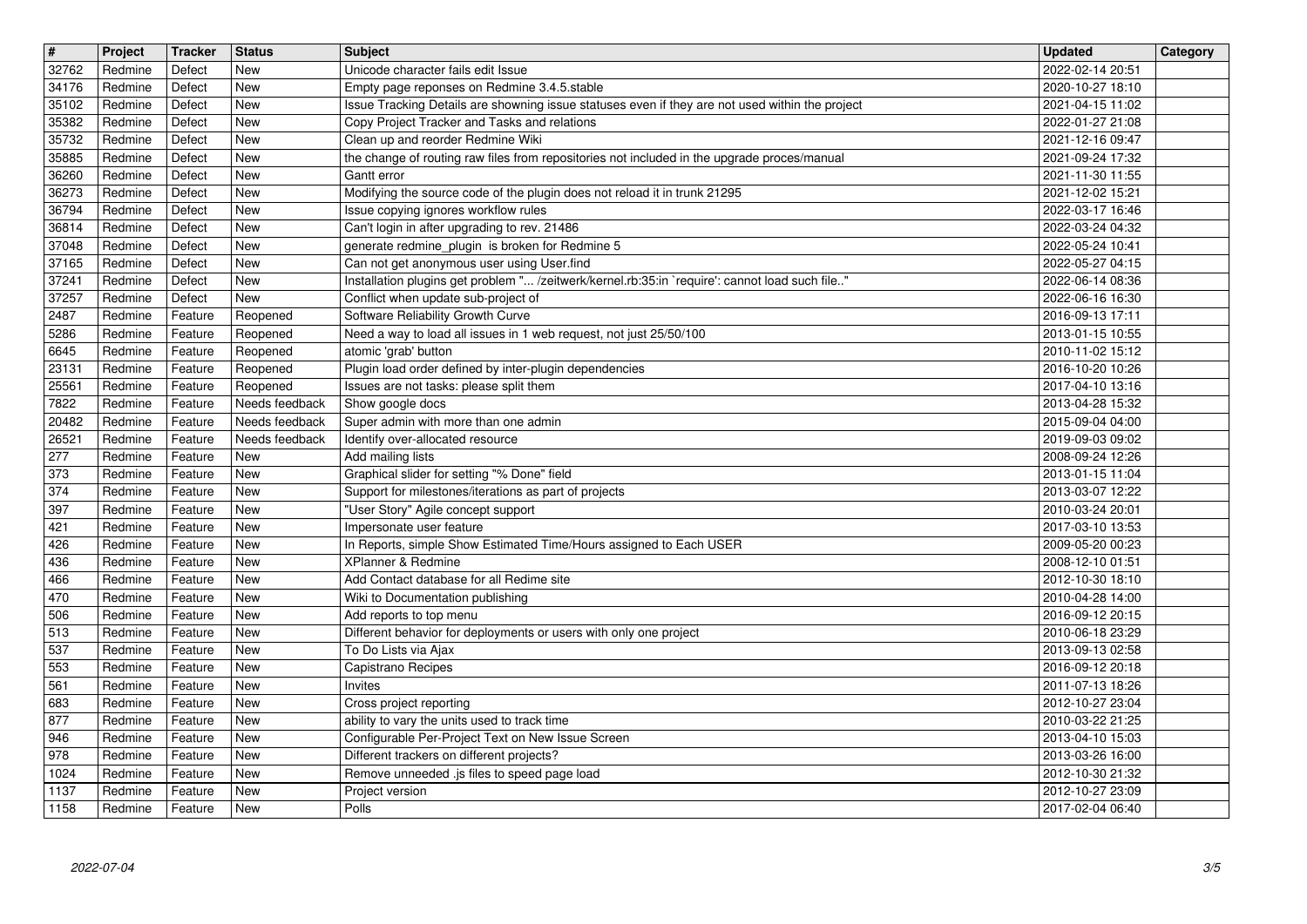| $\overline{\mathbf{t}}$<br>1166 | Project<br>Redmine | Tracker            | <b>Status</b><br><b>New</b> | <b>Subject</b><br>broadcast                                                                                                             | <b>Updated</b><br>2013-03-18 05:56   | Category |
|---------------------------------|--------------------|--------------------|-----------------------------|-----------------------------------------------------------------------------------------------------------------------------------------|--------------------------------------|----------|
| 1496                            | Redmine            | Feature<br>Feature | New                         | Save queries for any project                                                                                                            | 2008-06-18 21:53                     |          |
| 1823<br>1824                    | Redmine<br>Redmine | Feature<br>Feature | New<br>New                  | Yes/No Vote for "Can replicate issue?"<br>Pastebin                                                                                      | 2012-10-28 19:08<br>2011-03-04 21:05 |          |
| 1827                            | Redmine            | Feature            | New                         | [wish] Add another notification option: insert it into the activity page or another one                                                 | 2008-08-28 14:48                     |          |
| 1858<br>1870                    | Redmine<br>Redmine | Feature<br>Feature | New<br><b>New</b>           | Provide Resources for Webmasters without access to SSH/Shell<br>Show progress towards the nearest version in the sidebar                | 2008-09-04 23:52<br>2008-09-08 16:34 |          |
| 1982                            | Redmine<br>Redmine | Feature<br>Feature | <b>New</b><br>New           | Extend homepage with forums and admin pages                                                                                             | 2013-04-10 18:01<br>2008-10-21 15:05 |          |
| 2060<br>2082                    | Redmine            | Feature            | <b>New</b>                  | Make project members visibility configurable to user groups<br>Rename Issue as Ticket (or ) in GUI                                      | 2008-10-25 05:50                     |          |
| 2181<br>2389                    | Redmine<br>Redmine | Feature<br>Feature | New<br>New                  | Display more statistics about a user on the account page<br>Standard and custom issue fields should have a description/tooltip          | 2013-02-18 04:33<br>2012-10-23 13:50 |          |
| 2448                            | Redmine            | Feature            | New                         | Graphviz of ticket dependencies (with example)                                                                                          | 2016-11-30 14:00                     |          |
| 2460<br>2579                    | Redmine<br>Redmine | Feature<br>Feature | New<br>New                  | List files on version page<br>Configure SSL schema for "private" actions.                                                               | 2011-11-22 23:52<br>2009-01-25 16:25 |          |
| 2596<br>2613                    | Redmine<br>Redmine | Feature<br>Feature | <b>New</b><br>New           | There are X users currently {editing viewing} this ticket<br>Define working steps/packages for tickets                                  | 2009-01-27 00:13<br>2009-02-05 11:11 |          |
| 2646                            | Redmine            | Feature            | New                         | Having a dynamic sitemaps file for search robots scanning                                                                               | 2010-09-26 13:46                     |          |
| 2671<br>2675                    | Redmine<br>Redmine | Feature<br>Feature | <b>New</b><br>New           | Reports to show people's working performance and project overview status.<br>Watch - add a personal comment                             | 2009-02-09 18:31<br>2009-02-05 09:25 |          |
| 2678<br>2686                    | Redmine<br>Redmine | Feature<br>Feature | New<br>New                  | Search and stats on workflow transitions<br>Role adminsitration with many projects / users -> grid overview, one submit                 | 2013-04-11 12:50<br>2020-09-08 12:04 |          |
| 2709                            | Redmine            | Feature            | New                         | Modify default values                                                                                                                   | 2013-03-18 07:53                     |          |
| 2728<br>2880                    | Redmine<br>Redmine | Feature<br>Feature | New<br><b>New</b>           | Offline Support<br>Possibility to know if an issue has been read by assignee                                                            | 2013-04-19 22:56<br>2013-03-18 13:59 |          |
| 2885                            | Redmine            | Feature            | <b>New</b>                  | A segregated numbering per project                                                                                                      | 2013-03-18 17:08                     |          |
| 2897<br>2951                    | Redmine<br>Redmine | Feature<br>Feature | New<br><b>New</b>           | Tagging in Redmine<br>I would like to see Summery filtered on Versions                                                                  | 2018-08-26 22:55<br>2009-03-13 12:18 |          |
| 3001<br>3031                    | Redmine<br>Redmine | Feature<br>Feature | New<br>New                  | "Assign to" history in filter or etc.<br>context menu won't allow Assigned_To change cross projects                                     | 2017-09-21 12:38<br>2009-03-23 18:10 |          |
| 3048                            | Redmine            | Feature            | New                         | Central Wiki, FAQ, Documents, etc. for different Projects                                                                               | 2010-07-21 19:21                     |          |
| 3077<br>3090                    | Redmine<br>Redmine | Feature<br>Feature | <b>New</b><br><b>New</b>    | Customer Feedback System<br>field "Assigned to" with roles                                                                              | 2013-03-18 20:51<br>2013-03-18 16:50 |          |
| 3103                            | Redmine            | Feature            | New                         | function suggestion about open area of information                                                                                      | 2009-04-02 07:45                     |          |
| 3125<br>3146                    | Redmine<br>Redmine | Feature<br>Feature | <b>New</b><br><b>New</b>    | Merging 2 different Redmine Installations<br>Optional Filters in custom queries                                                         | 2018-02-27 04:46<br>2009-04-09 13:14 |          |
| 3197<br>3269                    | Redmine<br>Redmine | Feature<br>Feature | <b>New</b><br>New           | DateStatusChanged<br>Writing a single batch file for all rake tasks                                                                     | 2013-03-18 15:20<br>2009-05-14 00:15 |          |
| $3428$                          | Redmine            | Feature            | New                         | Need AJAX Based Issue Addition                                                                                                          | 2011-11-04 19:59                     |          |
| 3443<br>3487                    | Redmine<br>Redmine | Feature<br>Feature | <b>New</b><br>New           | Show users<br>Downloadable files on another host                                                                                        | 2013-04-09 14:08<br>2013-03-18 15:31 |          |
| 3505<br>3506                    | Redmine<br>Redmine | Feature<br>Feature | New<br>New                  | <b>Risk Management</b><br>Need ability to restrict which role can update/select the target version when updating or submitting an issue | 2011-02-10 00:11<br>2013-03-18 16:47 |          |
|                                 |                    |                    |                             |                                                                                                                                         |                                      |          |
|                                 |                    |                    |                             |                                                                                                                                         |                                      |          |
|                                 |                    |                    |                             |                                                                                                                                         |                                      |          |
|                                 |                    |                    |                             |                                                                                                                                         |                                      |          |
|                                 |                    |                    |                             |                                                                                                                                         |                                      |          |
|                                 |                    |                    |                             |                                                                                                                                         |                                      |          |
|                                 |                    |                    |                             |                                                                                                                                         |                                      |          |
|                                 |                    |                    |                             |                                                                                                                                         |                                      |          |
|                                 |                    |                    |                             |                                                                                                                                         |                                      |          |
|                                 |                    |                    |                             |                                                                                                                                         |                                      |          |
|                                 |                    |                    |                             |                                                                                                                                         |                                      |          |